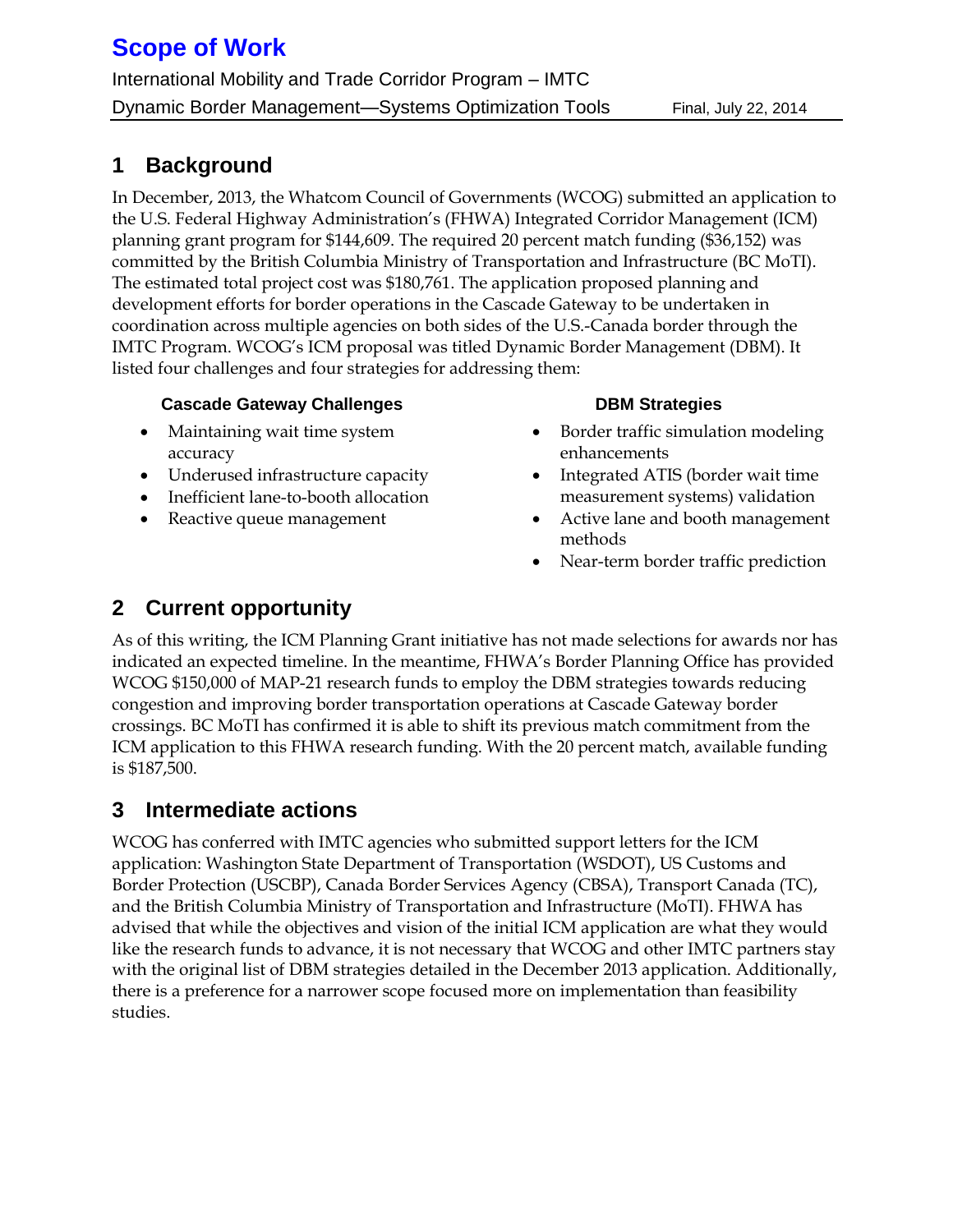## **4 Scope of work**

Discussions with IMTC agencies have identified three initiatives that fit with the DBM vision and reflect current priorities as well as an expectation that these initiatives will offer lasting functionality and benefits.

### **4.1 Element 1 - Border area simulation modeling**

Simulation modeling will inform comparisons of investment alternatives and other operations and policy changes to border transportation and inspection systems.

### **4.1.1 Need**

In pursuit of the need for agencies to serve growing demand with limited resources, there are proposed operational changes at land border ports-of-entry that require evaluation by more than one agency (sometime several agencies) to identify preferred options, present findings to agency headquarters managers, and advocate for funding (often in the context of a multi-agency partnership). The benefits of using a general purpose micro-simulation model were clearly illustrated when one was used to test alternatives and develop a business case for the 2011/12 rerouting and booth reallocation at the southbound Pacific Highway truck crossing. Statistically robust and visual output based on data collected and validated by partnering agencies is needed as a base resource for testing various operational alternatives – alternative operations that will likely become more numerous as binational initiatives like the conclusion of a preclearance agreement under the Beyond the Border initiative create more land-use and data sharing options.

### **4.1.2 Benefit**

The benefits of applying a micro-simulation model over a basic spreadsheet analysis are many. A simulation model runs system transactions hundreds of times to produce a range of system results, better illustrating forecasted averages and expected peak demand conditions. In a micro-simulation model, appropriate statistical distributions can be applied to inputs to best leverage the available data. Most contemporary micro-simulation models also support animation of results. Such visualizations, along with inter- and intra-agency validations of source data facilitate the selection of preferred alternatives.

### **4.1.3 Tasks**

- a. Research software options.
- b. Document scope of transactions to be modeled, along with desired outputs.
- c. Write RFP for consultant support
- d. Conduct consultant selection process
- e. Manage consultant
- f. Evaluate options for supporting ongoing application.
- g. Element 1 technical memo

### **4.1.4 Products**

This task will result in: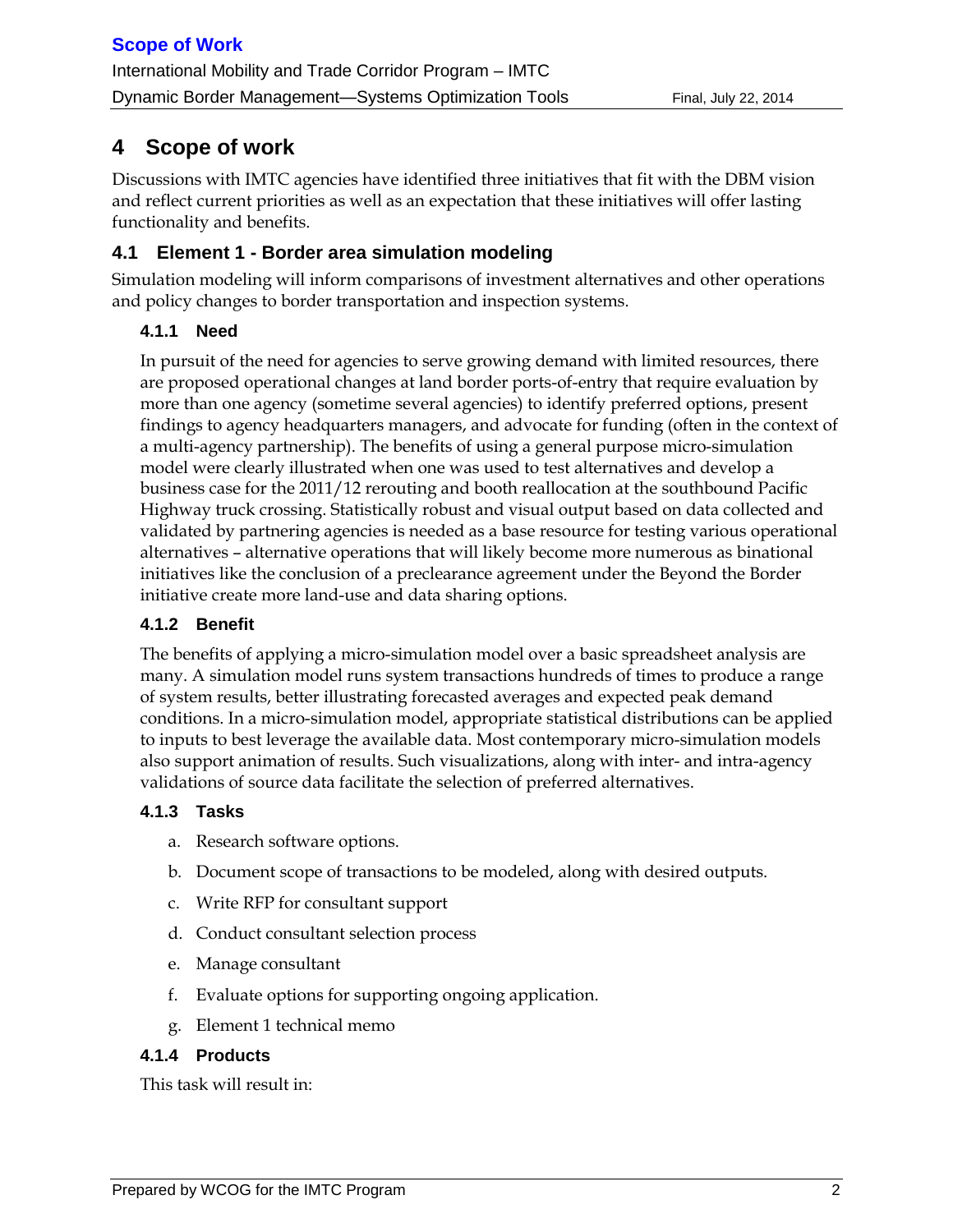- Selection and acquisition of off-the-shelf, general purpose micro-simulation software.
- (With support from a consultant) Micro-simulation of the existing operations at Peace Arch – Douglas and Pacific Highway ports-of-entry, along with the roads that serve and connect them.
- Development of alternatives for at least two operational questions. One of these will be recently discussed alternative options for northbound trucks and buses at Pacific Highway.
- A report documenting:
	- o Software selection criteria
	- o Modeled system setup and data inputs
	- o Custom outputs that align with IMTC-identified system performance measures
	- o Technical memo on results of the one or two selected operational alternatives analyses.

Mock-up of the envisioned micro-simulation coverage of Peace Arch-Douglas & Pacific Highway: Inputs (vehicle volumes, arrival rates) and parameters (distributions of: NEXUS, FAST; vehicle occupancy; vehicle type, etc.) would enter the simulated system at illustrated nodes.

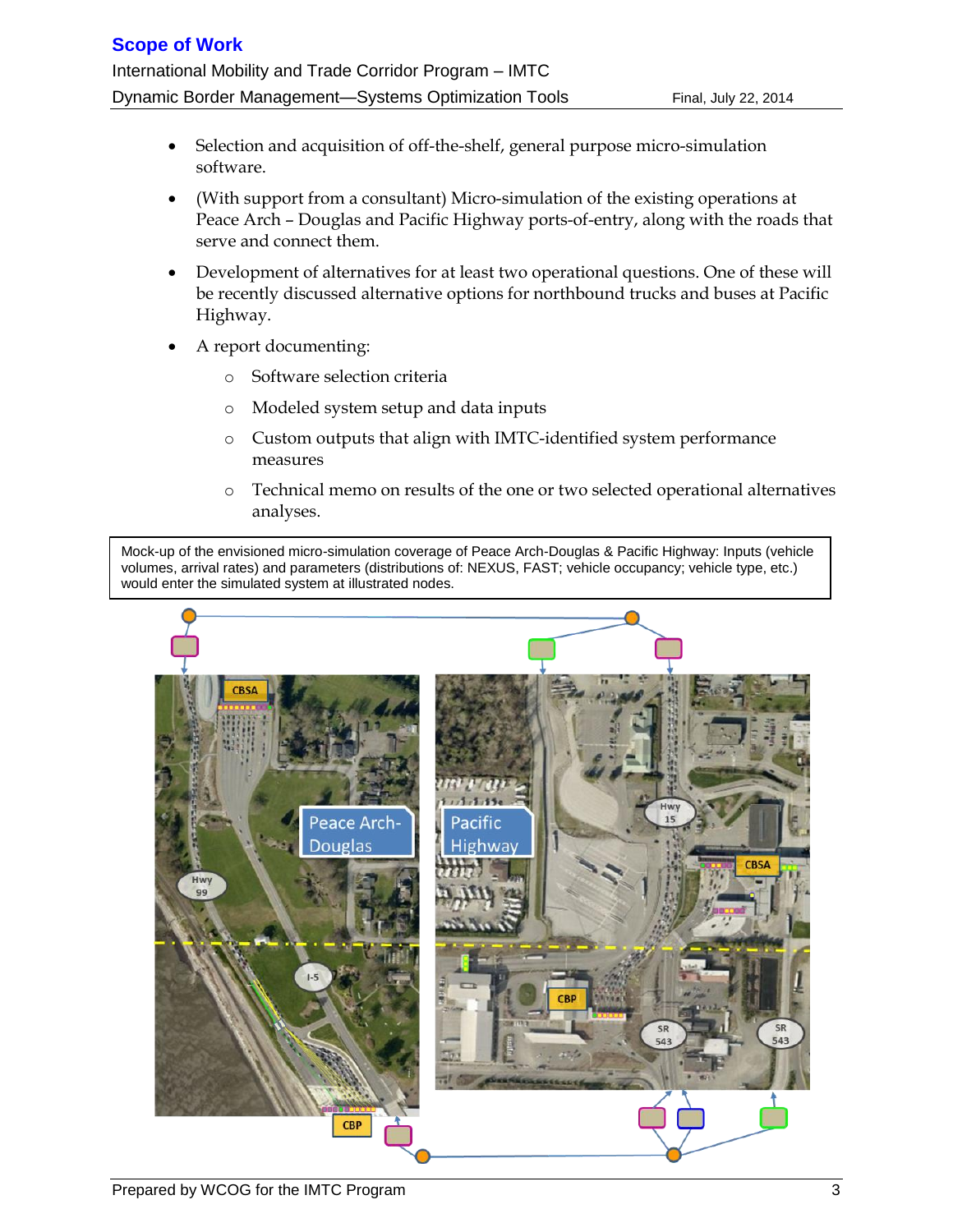#### **4.1.5 Benefit measurement**

This task shall be considered successful and completed when:

- The products described above are created
- The resulting software and project-based configuration serves as the basis for ongoing micro-simulation capability for the IMTC program
- The degree to which the chosen modeling software is used in other operational and/or policy evaluations in the Cascade Gateway

In addition to standard quantitative reporting, output from the simulation model shall be animated for improved communication of results. Additional development of outputs from a simulation model should align with border performance metrics identified in the Beyond the Border (BtB) Action Plan as well as metrics under consideration by IMTC agencies for ongoing project identification and systems management in the Cascade Gateway.

#### **4.2 Element 2 - Cascade Gateway RFID pilot: targeted distribution**

This task will advance a pilot project requiring the involvement of federal inspection agencies and ID-issuing agencies to proactively distribute vicinity readable RFID border crossing documents to pre-identified regular crossers already in possession of valid passports.

#### **4.2.1 Need**

The 2012 U.S.-Canada BtB Action Plan includes a section titled, "Invest in Improving Shared Border Infrastructure and Technology." An initiative under this section is, "Facilitate secure passage and expedite processing through implementing Radio Frequency Identification (RFID) technology at appropriate crossings."

At border stations equipped with vicinity RFID readers, an RFID-carrying individual's information can be queried when the traveler is next in line—before arrival at the booth. This is determined to save over 20 seconds per vehicle at the primary inspection booth because required queries can be completed *before* the driver pulls up to the inspection officer. U.S. and Canadian passport books, which most non-NEXUS travelers currently use, are equipped with proximity RFID so, while they are compliant with international passport standards and U.S. law, they must be *handed* to the inspection officer to be read.

The province of British Columbia and state of Washington have both offered RFID enhanced drivers' licenses (EDLs) since 2009. Development of EDLs was motivated by U.S. passage of the Western Hemisphere Travel Initiative (WHTI).

The NEXUS program uses vicinity RFID technology in its cards. But for the 65 percent or so of Cascade Gateway cross-border trips *not* being made through NEXUS booths, wider adoption of this time-saving RFID technology offers huge improvements in border efficiency, congestion relief, and reduction of greenhouse gas emissions from idling vehicles.

While U.S. CBP has developed the Ready Lane program to offer some travel time reduction incentive to RFID users, the dedicated Ready Lane inspection booth is at the end of the standard traffic queue like all the other non-NEXUS booths. Unlike NEXUS membership, nNon-NEXUS RFIDs (EDLs, U.S. Passport cards, etc.) do not offer an immediate benefit to *individuals*. The benefit of increasing RFID use is a *system benefit* that will be realized by all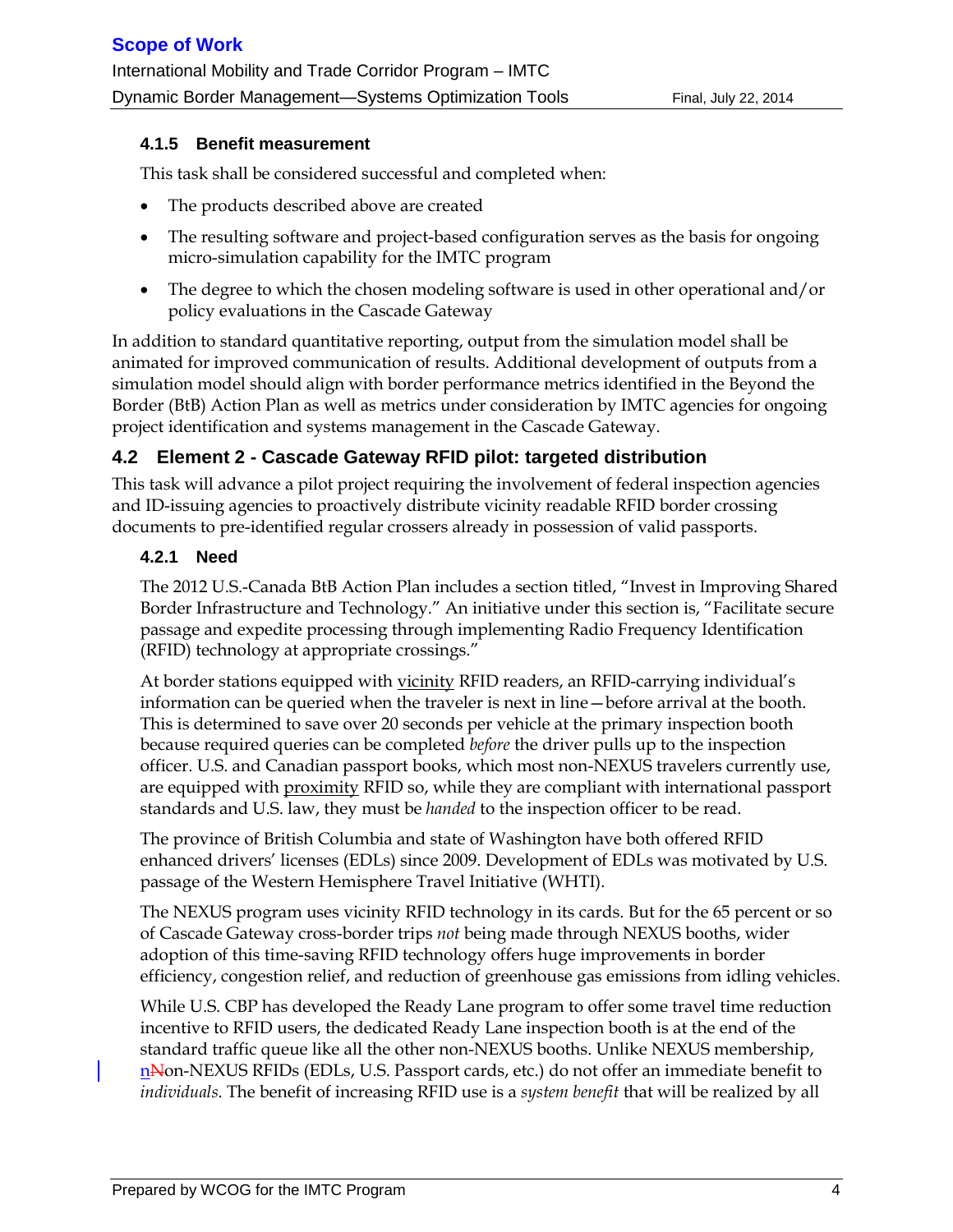users and system operators. This key difference makes it difficult to rely on travelers to voluntarily pay the approximately \$20 premium for an EDL over a standard driver's license.

While EDLs have been acquired by WA residents in substantial numbers, uptake in BC has been less. EDLs are used infrequently as border crossing ID. If non-NEXUS vicinity RFID is going to provide a system benefit through increased overall efficiency, it will likely require a degree of public investment.

#### **4.2.2 Benefit**

This task will advance a publically funded, targeted distribution of RFIDs (EDLs or Passport Cards) to regional travelers observed to be frequent, non-NEXUS land-border crossers. The cards would be provided without charge to identified travelers as proposed in a recent *Border Brief* published by the Border Policy Research Institute at Western Washington University – *[Pilot Project: Using RFID to Reduce Border Queues](http://www.wwu.edu/bpri/files/2014_Spring_Border_Brief.pdf)*.

#### **4.2.3 Tasks**

- a. Establish an IMTC subcommittee to advise on and select elements of the preferred strategy.
- b. Update baseline data related to inspection time comparisons for vicinity RFID and other acceptable border crossing documents.
- c. Develop a pilot study plan inclusive of benefit-cost analysis, data sharing proposal, funding proposal, and schedule.
- d. Support coordinated regional efforts and performance measurement.
- e. Element 2 technical memorandum.

#### **4.2.4 Products**

This task will result in:

- **Business case:** Because full implementation of a pilot will depend on policy and funding decisions external to WCOG and IMTC agency representatives, work will begin with development of a business case and portrayal of operational benefits using the micro-simulation developed under Element 1.
- **Interagency implementation planning and facilitation:** In the event an implementation strategy is identified and approved by agency decision makers, work will continue on this task to support agency implementation as appropriate with regional communications, data collection, and performance measurement
- **Report:** Documentation will include analyses, the expected benefits, and an implementation plan including project performance measurement.

#### **4.2.5 Benefit measurement**

This task shall be considered sucessful and complete based on these measures:

- Achievement of requisite data-sharing between agencies to develop target population.
- Cost of deployment (not part of the work described here).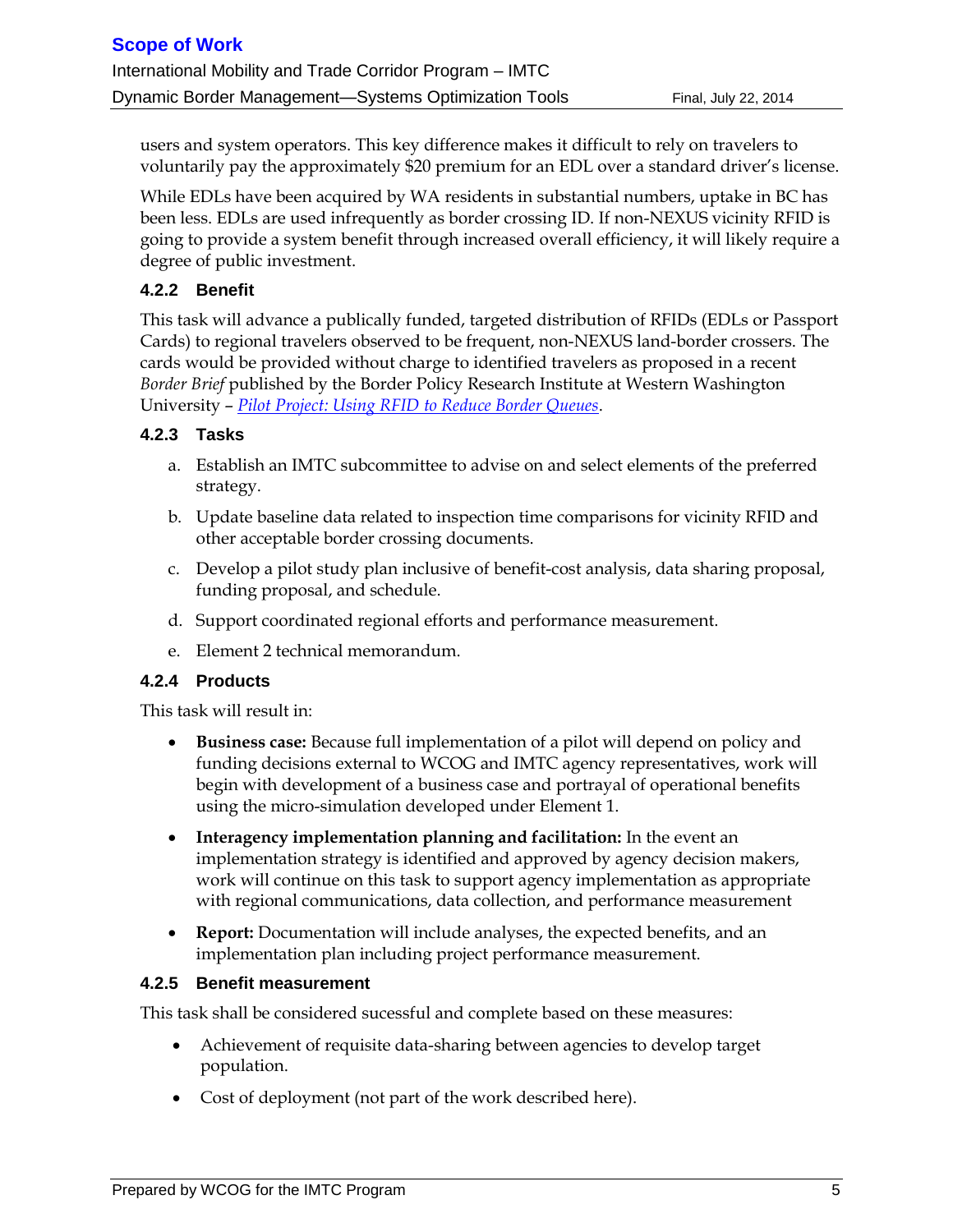- Resulting shift in percentage of regional travelers using RFID specifically using documents issued as part of a pilot.
- Reduction in wait times (controlling for overall traffic volume and share of traffic that is NEXUS).

### **4.3 Element 3 - Establishing an integrated border wait time validation & calibration methodology**

This task shall develop, implement, and document a standardized method of validating regional advanced traveler information systems (ATIS). This methodology will validate state and provincial transportation agency systems and assist the federal inspection agencies (US CBP and CBSA) whose facilities and operations are a primary subject and who are interested stakeholders in data accuracy.

#### **4.3.1 Need**

Since BC MoT and WSDOT installed border wait time measurement systems, typical incremental changes to facilities (roadway and inspection) have resulted in often unexpected impacts to border wait time system accuracy. Other sources of periodic error have included failed hardware (loops, controllers, etc.) or operational changes (changed location of dedicated commuter lanes, etc.).

Border wait time measurement systems are a relatively new and geographically limited feature of the transportation network. They were installed without a program of periodic validation and, if needed, calibration (refinement of the estimation algorithm or other software or hardware fixes). Over the years, it has become clear that the regional border wait time measurement systems should be validated on a scheduled basis and supported by sufficient resources for ongoing adjustments and maintenance.

#### **4.3.2 Benefit**

This activity will build on the successful results and documentation of recent coordinated validation efforts between CBSA and WSDOT and establish proven methods and practices for maintaining wait time system information accuracy. Procedures will be established between both CBSA and WSDOT, and US CBP and BC MoTI. Ongoing benefits are expected to include more accurate system measurements and information for travelers, and avoidance of costly data collection.

Setting up a programmatic approach to maintaining these systems will result in more consistent accuracy, improved anticipation of likely system interruptions, and reduced time needed to schedule and perform system fixes.

#### **4.3.3 Tasks**

- a. Establish an IMTC advisory group from agencies involved (WSDOT, US CBP, BC MoTI, and CBSA).
- b. Inventory data needs, availability, data sharing options.
- c. Finalize validation methodologies for both northbound and southbound wait time systems.
- d. Document results and conclusions regarding needed improvements.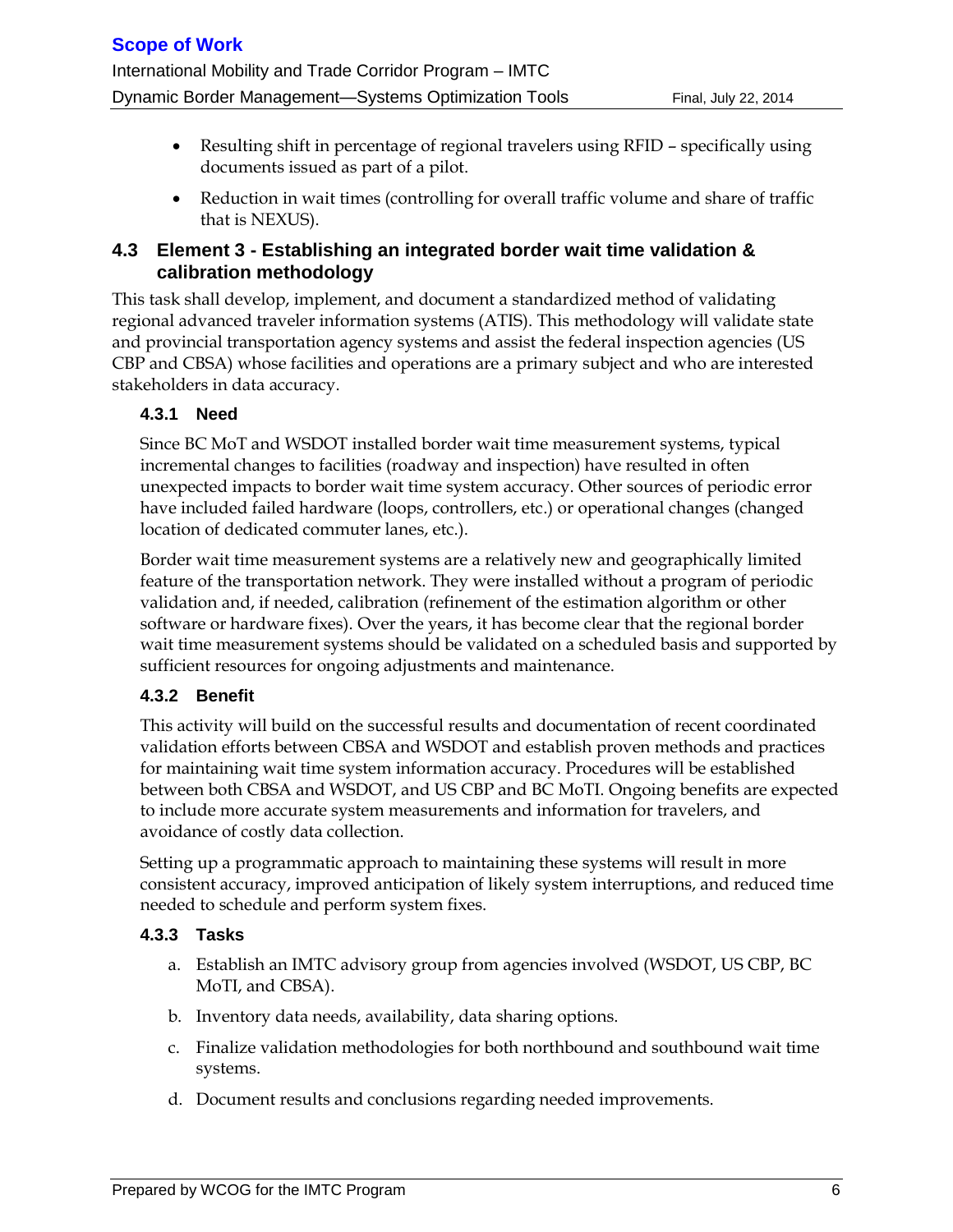- e. Explore options for applying the micro-simulation model (Element 1 above) to create a test environment for the border wait time system.
- f. Element 3 technical memo

#### **4.3.4 Products**

The products from this task will include:

- A documented and replicable interagency process for data sharing and analysis to periodically validate and calibrate border wait-time measurement systems.
- Additionally, it is hoped that the micro-simulation model from Element 1 can be used to model the wait time system algorithms so that changes may be tested prior to implementation.

#### **4.3.5 Benefit measurement**

This task shall be considered successful and complete basd on the following measures:

- Agencies are able to share data in support of periodic validation efforts.
- Agencies agree on an optimal testing frequency and are able to meet that schedule over the next five years.
- Individual validation calibration exercises at single ports of entry result in system improvement.
- Over time, wait time estimations improve across the Cascade Gateway.

#### **4.4 Task 4 – Project management**

This project will be managed by WCOG. A project advisory group of IMTC agencies will be convened as appropriate.

#### **4.4.1 Tasks**

- Coordination of efforts by implementing agencies,
- Writing request for consultant proposals (for simulation modeling tasks),
- Consultant selection,
- Consultant management,
- Development of project performance measures,
- Documentation of methods, results and performance reporting.